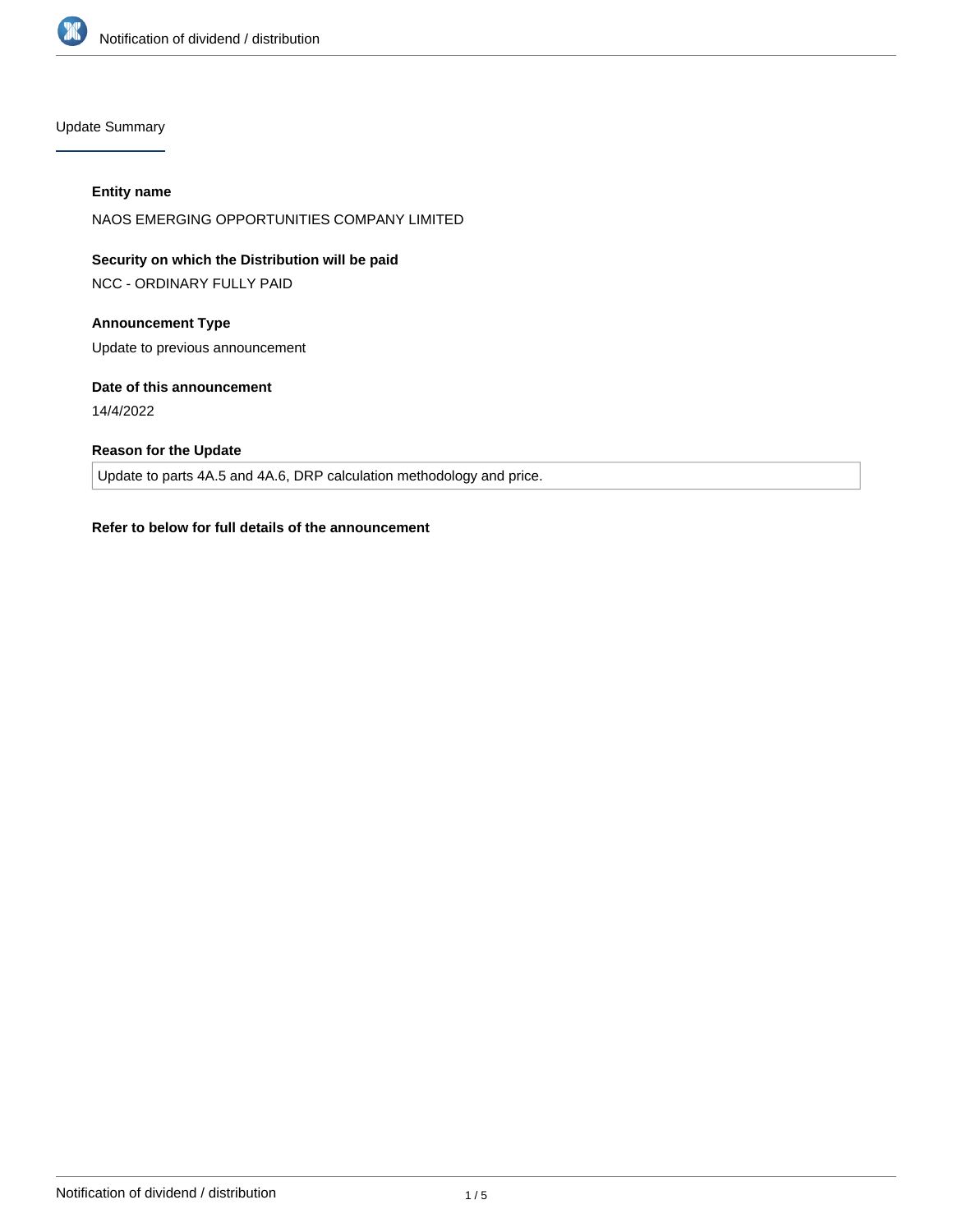

Announcement Details

Part 1 - Entity and announcement details

#### **1.1 Name of +Entity**

NAOS EMERGING OPPORTUNITIES COMPANY LIMITED

# **1.2 Registered Number Type**

**ACN** 

**Registration Number**

161106510

# **1.3 ASX issuer code**

**NCC** 

### **1.4 The announcement is**

Update/amendment to previous announcement

### **1.4a Reason for update to a previous announcement**

Update to parts 4A.5 and 4A.6, DRP calculation methodology and price.

### **1.4b Date of previous announcement(s) to this update**

17/2/2022

### **1.5 Date of this announcement**

14/4/2022

# **1.6 ASX +Security Code NCC**

**ASX +Security Description** ORDINARY FULLY PAID

Part 2A - All dividends/distributions basic details

### **2A.1 Type of dividend/distribution** Ordinary

### **2A.2 The Dividend/distribution:**

relates to a period of six months

## **2A.3 The dividend/distribution relates to the financial reporting or payment period ending ended/ending (date)** 31/12/2021

**2A.4 +Record Date**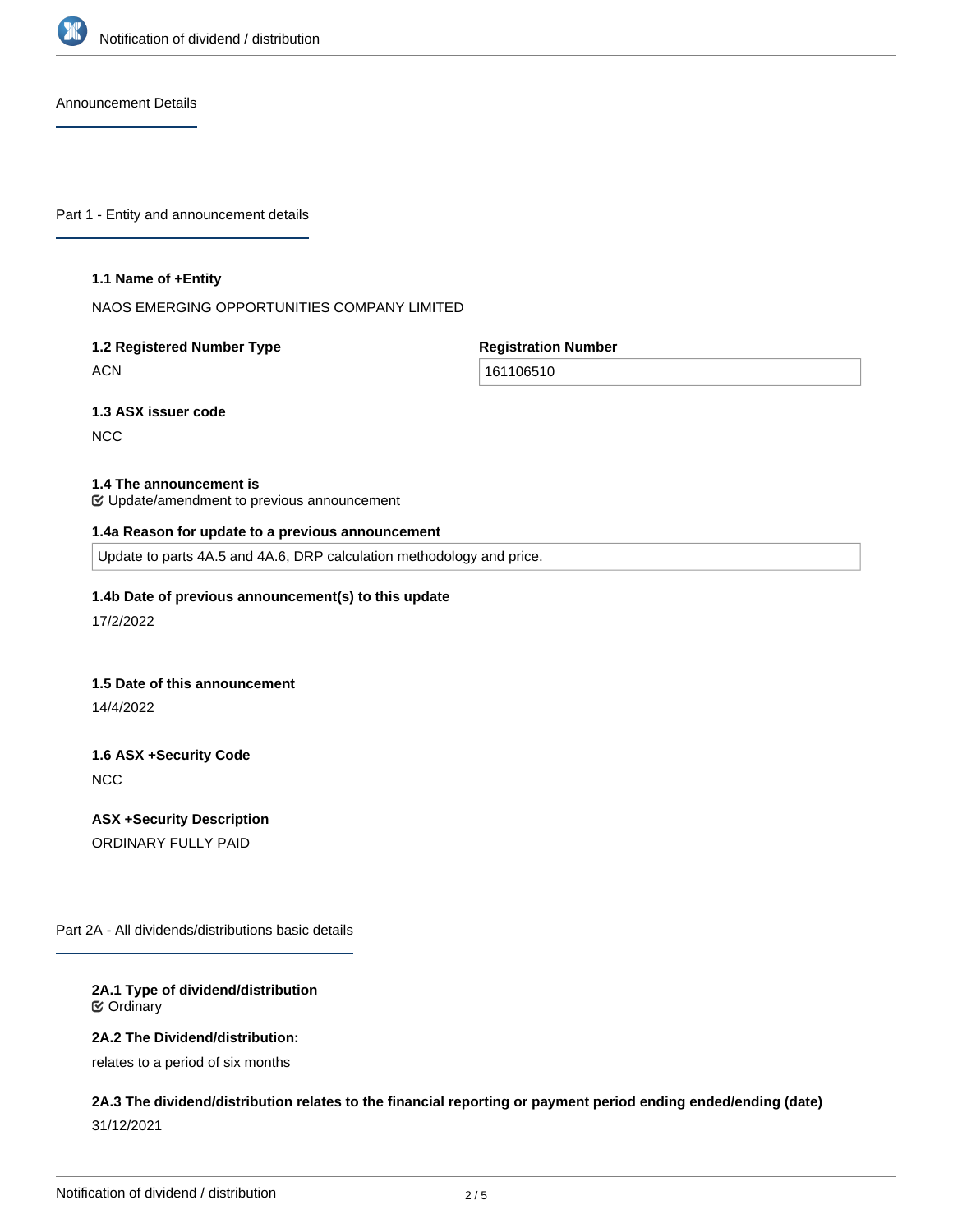

### **2A.4 +Record Date**

29/3/2022

### **2A.5 Ex Date**

28/3/2022

### **2A.6 Payment Date**

21/4/2022

**2A.7 Are any of the below approvals required for the dividend/distribution before business day 0 of the timetable?**

- **•** Security holder approval
- **Court approval**
- **Lodgement of court order with +ASIC**
- **ACCC approval**
- **FIRB approval**
- $\bullet$ **Another approval/condition external to the entity required before business day 0 of the timetable for the dividend/distribution.**

No

**2A.8 Currency in which the dividend/distribution is made ("primary currency")**

AUD - Australian Dollar

**2A.9 Total dividend/distribution payment amount per +security (in primary currency) for all dividends/distributions notified in this form**

AUD 0.03750000

**2A.10 Does the entity have arrangements relating to the currency in which the dividend/distribution is paid to securityholders that it wishes to disclose to the market?** No

**2A.11 Does the entity have a securities plan for dividends/distributions on this +security?** We have a Dividend/Distribution Reinvestment Plan (DRP)

**2A.11a If the +entity has a DRP, is the DRP applicable to this dividend/distribution? K** Yes

**2A.11a(i) DRP Status in respect of this dividend/distribution**

Full DRP

**2A.12 Does the +entity have tax component information apart from franking?** No

Part 3A - Ordinary dividend/distribution

**3A.1 Is the ordinary dividend/distribution estimated at this time?** No and the contract of the contract of the contract of the contract of the contract of the contract of the contract of the contract of the contract of the contract of the contract of the contract of the contract of the con

**3A.1a Ordinary dividend/distribution estimated amount per +security**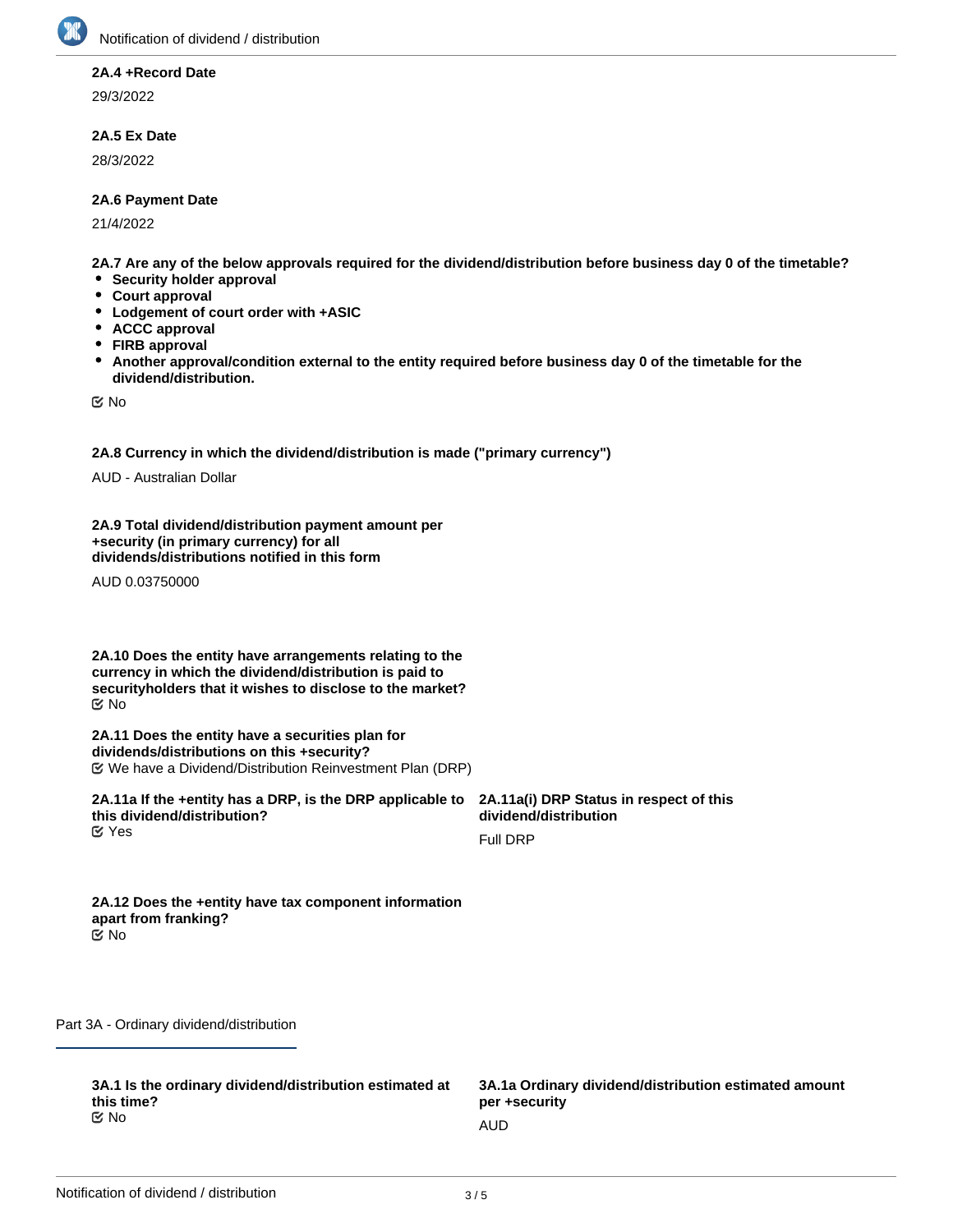

| security                                                                                                                                                                     |                                                                                  |
|------------------------------------------------------------------------------------------------------------------------------------------------------------------------------|----------------------------------------------------------------------------------|
| AUD 0.03750000                                                                                                                                                               |                                                                                  |
| 3A.2 Is the ordinary dividend/distribution franked?<br>$\mathfrak{C}$ Yes                                                                                                    | 3A.2a Is the ordinary dividend/distribution fully franked?<br>$\mathfrak{C}$ Yes |
| 3A.3 Percentage of ordinary dividend/distribution that is<br>franked                                                                                                         | 3A.3a Applicable corporate tax rate for franking credit<br>(%)                   |
| 100.0000 %                                                                                                                                                                   | 25.0000 %                                                                        |
| 3A.4 Ordinary dividend/distribution franked amount per<br>+security                                                                                                          | 3A.5 Percentage amount of dividend which is unfranked<br>0.0000 %                |
| AUD 0.03750000                                                                                                                                                               |                                                                                  |
| 3A.6 Ordinary dividend/distribution unfranked amount<br>per +security excluding conduit foreign income amount                                                                |                                                                                  |
| AUD 0.00000000                                                                                                                                                               |                                                                                  |
| 3A.7 Ordinary dividend/distribution conduit foreign<br>income amount per security                                                                                            |                                                                                  |
| AUD 0.00000000                                                                                                                                                               |                                                                                  |
| Part 4A - +Dividend reinvestment plan (DRP)                                                                                                                                  |                                                                                  |
| 4A.1 What is the default option if +security holders do not indicate whether they want to participate in the DRP?<br><b> ©</b> Do not participate in DRP (i.e. cash payment) | 4A.3 DRP discount rate                                                           |
| 4A.2 Last date and time for lodgement of election<br>notices to share registry under DRP                                                                                     | 0.0000 %                                                                         |
| Wednesday March 30, 2022 17:00:00                                                                                                                                            |                                                                                  |
| 4A.4 Period of calculation of reinvestment price                                                                                                                             |                                                                                  |
| <b>Start Date</b>                                                                                                                                                            | <b>End Date</b>                                                                  |
| 29/3/2022                                                                                                                                                                    | 1/4/2022                                                                         |
| 4A.5 DRP price calculation methodology                                                                                                                                       |                                                                                  |
| DRP shares were acquired on-market as the share price was trading below NTA.                                                                                                 |                                                                                  |
| 4A.6 DRP Price (including any discount):                                                                                                                                     | 4A.7 DRP +securities +issue date                                                 |
| AUD 1.03260                                                                                                                                                                  |                                                                                  |
| 4A.8 Will DRP + securities be a new issue?                                                                                                                                   |                                                                                  |

**4A.9 Is there a minimum dollar amount or number of +securities required for DRP participation?** No

**4A.10 Is there a maximum dollar amount or number of +securities required for DRP participation?** No